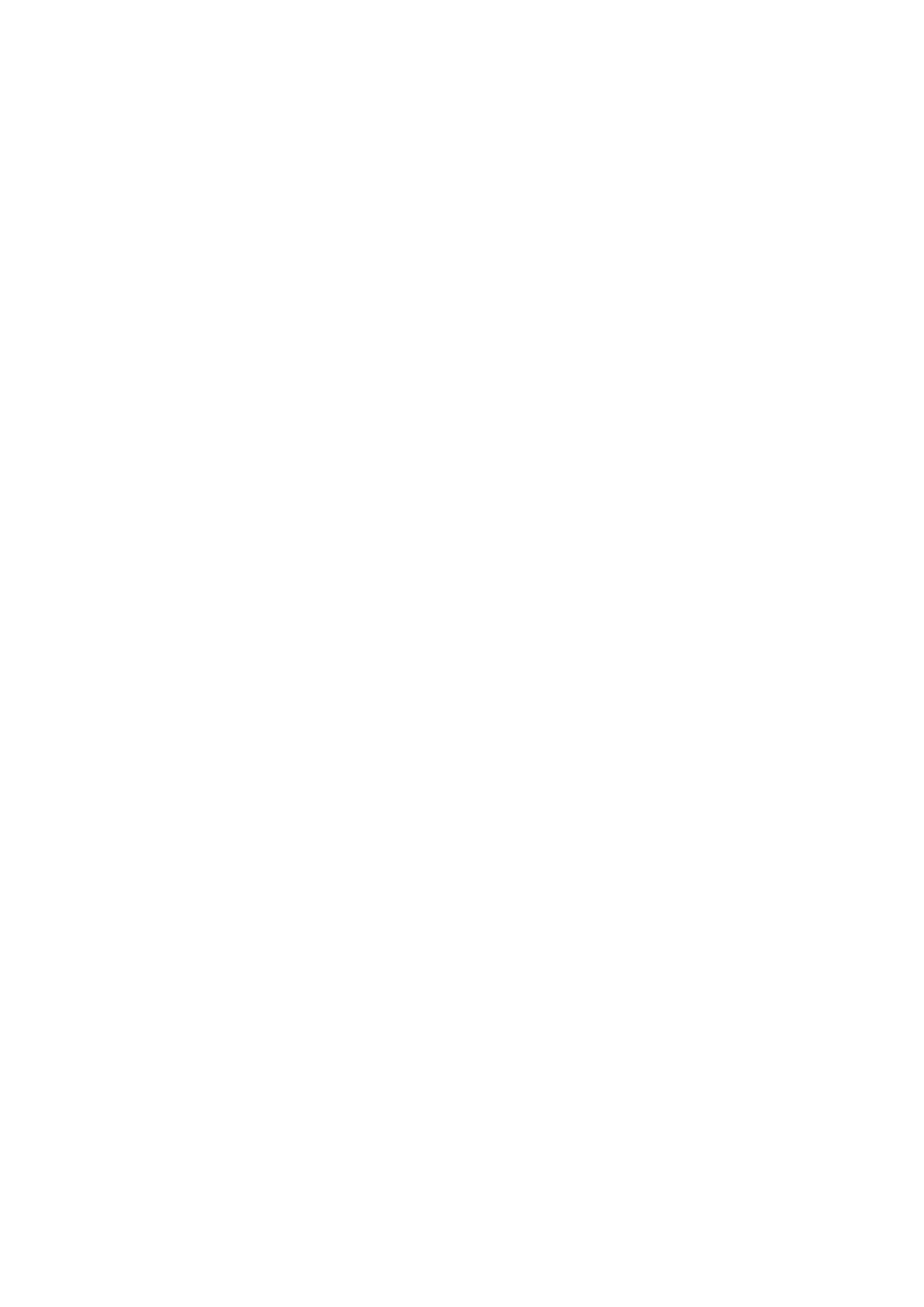Statutory Document No. 2018/0136



*Customs and Excise Act 1993*

# **CUSTOMS AND EXCISE ACTS (APPLICATION) (AMENDMENT) (NO. 3) ORDER 2018**

*Approved by Tynwald: 19th June 2018 Coming into Operation: in accordance with article 2*

The Treasury makes the following Order under sections 1 and 3 of the Customs and Excise Act 1993.

## <span id="page-2-0"></span>**1 Title**

This Order is the Customs and Excise Acts (Application) (Amendment) (No. 3) Order 2018.

### <span id="page-2-1"></span>**2 Commencement**

This Order comes into operation on 1 May 2018<sup>1</sup> .

# <span id="page-2-2"></span>**3 Interpretation**

In this Order, "**the principal Order**" means the Customs and Excise Acts (Application) Order 1979<sup>2</sup> .

# <span id="page-2-3"></span>**4 Application of section 46 of the Finance Act 2018 (of Parliament) to the Island**

- (1) Section 46 of the Finance Act 2018<sup>3</sup> (of Parliament) is applied to the Island with the following modifications.
- (2) In sub-section (1) for "FA 1994 (power to enter premises and inspect goods)", substitute **II** Finance Act 1994 (power to enter premises and inspect goods) as it has effect in the Island,  $\pmb{\boxtimes}^{\!4}$ .

<sup>4</sup> Section 24 of the Finance Act 1994 (of Parliament) was applied in the Island by SD 369/94.



 $\overline{a}$ 

<sup>&</sup>lt;sup>1</sup> Section 3(1) of the Customs and Excise Act 1993 provides that an order made under section 1 or 2 of that Act shall be laid before Tynwald as soon as practicable after it is made and if at the sitting at which it is laid Tynwald fails to approve the order it shall cease to have effect.

<sup>2</sup> GC 38/79.

<sup>3</sup> 2018 c.3.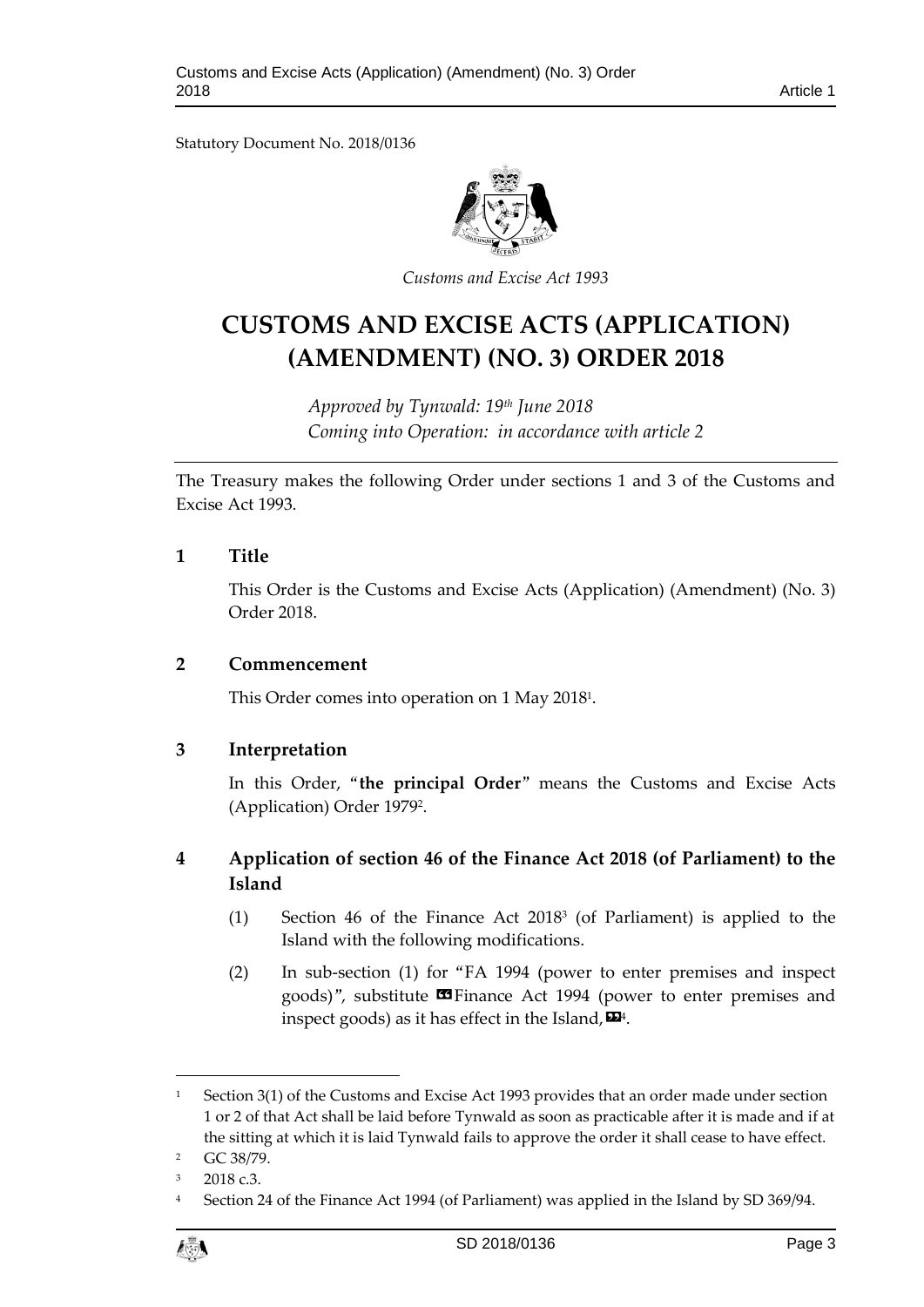- (3) In sub-section (4), in both places where the words occur, for "Commissioners are", substitute  $\blacksquare$  Treasury is  $\blacksquare$ .
- (4) In sub-section (4) for the words to be inserted as subsection (9) from "Section 159(2)" to "subsection (3)", substitute,  $\Xi$ Subsection 166(2) of the Customs and Excise Management Act 1986 (examinations of goods to be at a place appointed by the Treasury) does not apply to an examination under subsection  $(3)$ .
- (5) The text of section 46 as applied to the Island is annexed to this Order<sup>5</sup> .

<span id="page-3-0"></span>**5 Amendment to the principal Order**

- (1) As a consequence of Article 4, the principal Order is amended as follows.
- (2) In Part IIIA of Schedule 1, in the entry relating to the Finance Act 1994 (c.9), after "Sections 7 to 44" insert  $\mathbb{Z}$  (as amended by section 46 of the Finance Act 2018 (c.3)) $\mathbf{E}$ .
- (3) In Schedule 15 (exceptions, adaptations and modifications subject to which the Finance Act 1994 (c.9) shall have effect in the Island), in the entry relating to section 20, for the third column substitute —
	- **Before subsection (1) insert**  $-$

**EE**(A1) This chapter applies to those persons specified in subsections (1) and (2A).  $\Box$ 

- (b) In subsection (1), for "This Chapter applies to any", substitute  $\mathbf{G}$  Any $\mathbf{D}$ .
- (c) In subsection (2) for "Community", substitute  $\mathbf{C}$  Union  $\mathbf{D}$ .
- (d) After subsection (2), insert
	- **EE**(2A) Any person involved in carrying on a trade or business which consists of or includes any of the following activities —
		- (a) importing or exporting, or removing to or from the Island, any goods of a class or description which may be liable to a duty of excise, or a prohibition or restriction on their import, export or removal under any statutory provision;
		- (b) producing, manufacturing or applying a process to them;
		- (c) buying, selling or dealing in them; handling or storing them;
		- (d) financing or facilitating any activity mentioned in paragraphs (a) to (c).  $\mathbf{E}$ .

-



<sup>5</sup> As required by section 3(4) of the Customs and Excise Act 1993.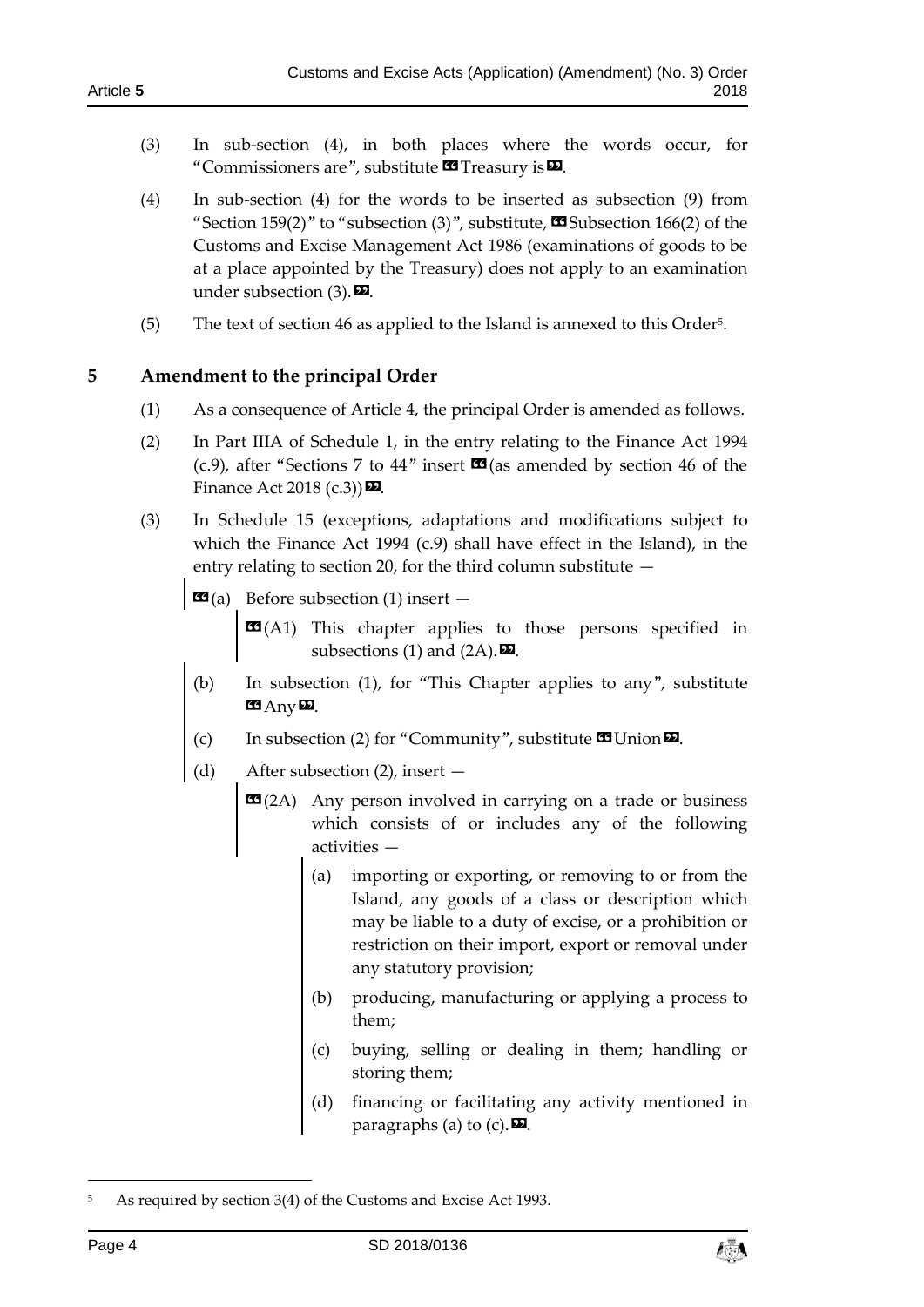- (e) In subsection (3)(a), omit the word "and".
- (f) After subsection  $(3)(a)$ , insert  $-$ 
	- $\mathbf{G}(aa)$  "buying, selling or dealing" includes placing on the market in the Island or the United Kingdom; and  $\Sigma$ .
- (g) In subsection (4) for "1979", substitute  $\text{1986} \,\text{m}$ .
- (h) In subsection  $(5)$ 
	- (i) for "75A, 75B or 75C", substitute  $\mathbf{C}$  77A, 77B or 77C $\mathbf{E}$ ;
	- for "1979", substitute  $\mathbf{C}$ 1986 $\mathbf{E}$ ; and
	- (iii) for "77A, 77B or 77C", substitute  $\Box$ 78A, 78B or 78C $\Box$ .
- (4) In Schedule 15 (exceptions, adaptations and modifications subject to which the Finance Act 1994 (c.9) shall have effect in the Island), in the entry relating to section 21, in the third column, after sub-paragraph (b) insert —
	- **EE**(ba) In subsection (2) for "they", in both places where the word occurs, substitute  $\mathbf{G}$  it  $\mathbf{D}$ .
	- (bb) In subsection (5) for "they" in both places where the word occurs, substitute  $\mathbf{C}$  it  $\mathbf{D}$ .  $\mathbf{D}$ .
- (5) In Schedule 15 (exceptions, adaptations and modifications subject to which the Finance Act 1994 (c.9) shall have effect in the Island), in the entry relating to section 23, for the third column, substitute  $-$ 
	- $$ **EST** Treasury **D**.
	- (b) In subsection (1) for "they" in both places where the word occurs, substitute  $\mathbf{G}$ it $\mathbf{E}$ .
	- (c) In subsection (5) for "they" in both places where the word occurs, substitute  $\mathbf{w}_{it}$  $\mathbf{w}_{i}$ .
	- (d) In subsection  $(6)$ 
		- (i) for "section 21(3) above", substitute  $\mathbf{\mathfrak{S}}$  section 20(1) or  $(2A)$  $\n *Q*$ ;
		- (ii) for "importation or exportation of customs goods", substitute  $\blacksquare$ importation, exportation or removal of  $\mathbf{g}$ oods $\mathbf{E}$ . $\mathbf{E}$ .
- (6) In Schedule 15 (exceptions, adaptations and modifications subject to which the Finance Act 1994 (c.9) shall have effect in the Island), after the entry relating to section 23, insert —

| <b>B</b> Section 24 Power of |       | (1) | The existing text becomes |
|------------------------------|-------|-----|---------------------------|
|                              | entry |     | subsection (1).           |
|                              |       | (2) | In that subsection $-$    |

 $\mathbf{I}$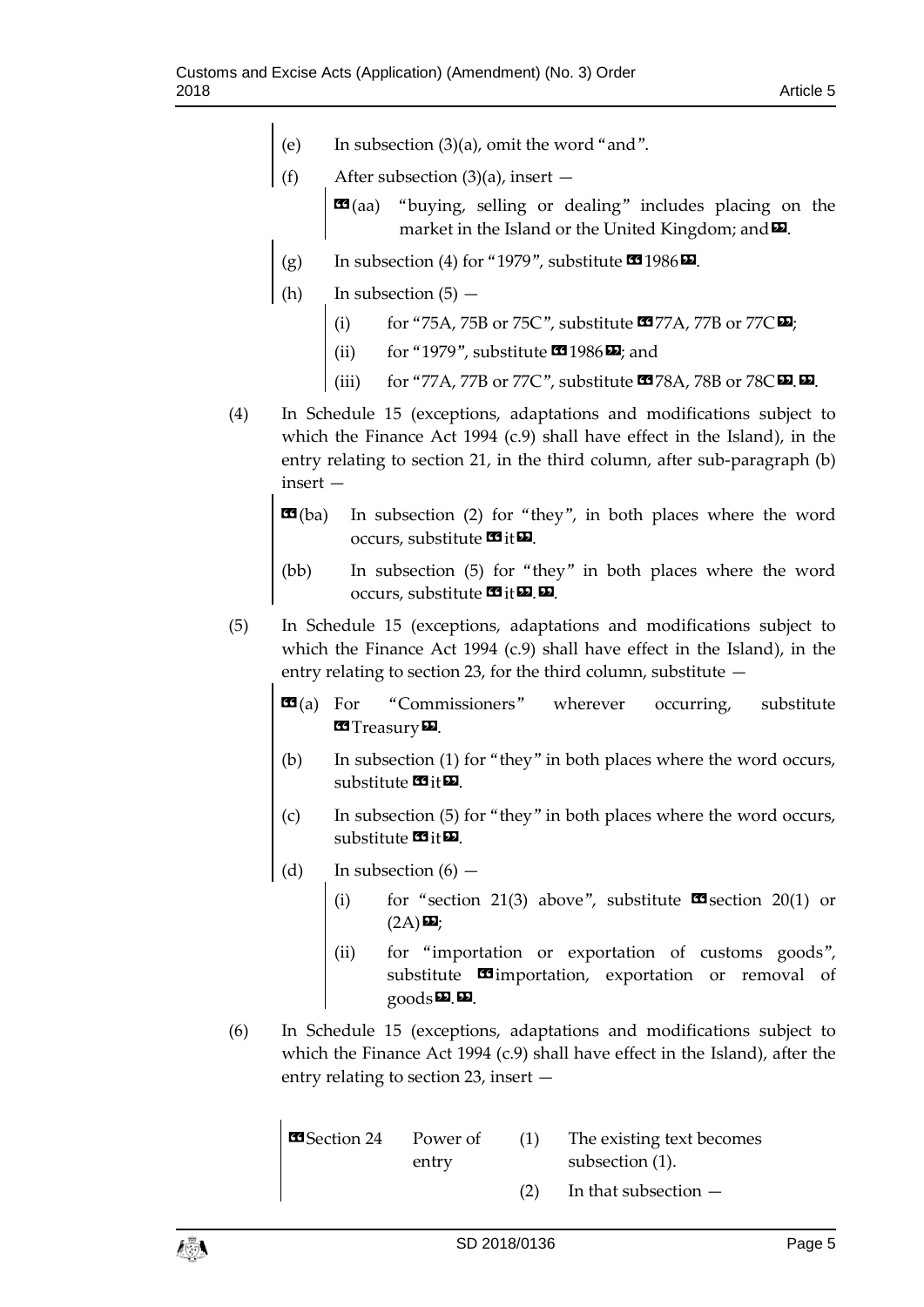- (a) for "Where" substitute **«This section applies** where $\boldsymbol{\Sigma}$ ;
- (b) for subsection (b) substitute **E** any goods to which section 20(1) or (2A) apply are on those premises.
- (c) omit the words after paragraph (b).
- (3) After subsection (1) insert
	- **The officer may at any** reasonable time enter and inspect the premises.
	- (3) The officer may inspect, examine and take account of any goods found on the premises.
	- (4) The officer may require a relevant person to provide any assistance that is reasonable for the purpose of exercising the power in subsection (3) including requiring a relevant person to move, open or unpack goods and containers.
	- (5) The officer may, for the purpose of exercising the power in subsection (3) —
		- (a) move, open, or unpack goods and containers;
		- (b) search containers and anything in them;
		- (c) mark goods and containers.
	- (6) The Treasury is not to bear any costs incurred by a relevant person in complying with a requirement under subsection (4).

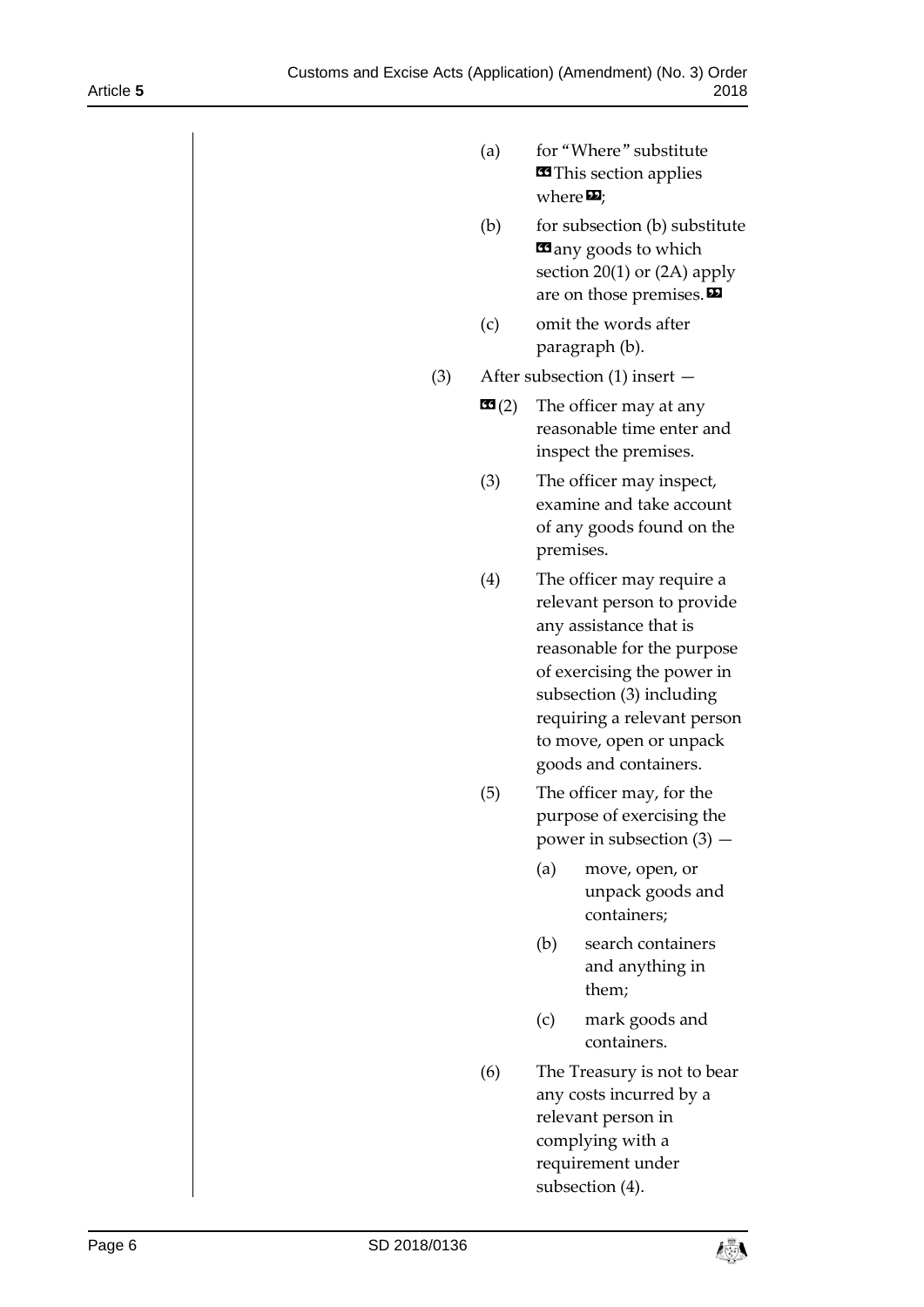- (7) But the Treasury is to bear the costs of anything done by the officer under subsection (5). (8) In this section "**relevant person**" means — (a) the person to whom this Chapter applies; (b) the occupier of the premises; (c) a person who has (or appears to have) possession or control of the goods; (d) a person who is (or appears to be) acting on behalf of a person within any of paragraphs (a) to (c). (9) Section 166(2) of the Customs and Excise Management Act 1986 (examinations of goods to be at a place appointed by the Treasury) does not apply to an examination
- (7) In Schedule 15 (exceptions, adaptations and modifications subject to which the Finance Act 1994 (c.9) shall have effect in the Island), in the entry relating to section 25, for the third column, substitute —
	- $\mathbf{G}(1)$  For subsection (1)(a) substitute
		- **that an offence in connection with a duty of customs or** excise, or a prohibition or restriction relating to goods imported, exported or removed to or from the Island is being, has been or is about to be committed, and  $\Sigma$ .

under subsection  $(3)$ .  $\mathbf{\mathbf{\Sigma}}$ .  $\mathbf{\mathbf{\Sigma}}$ 

(2) In subsection (3) omit the words from "or, in relation" to the end  $\boldsymbol{\Sigma}$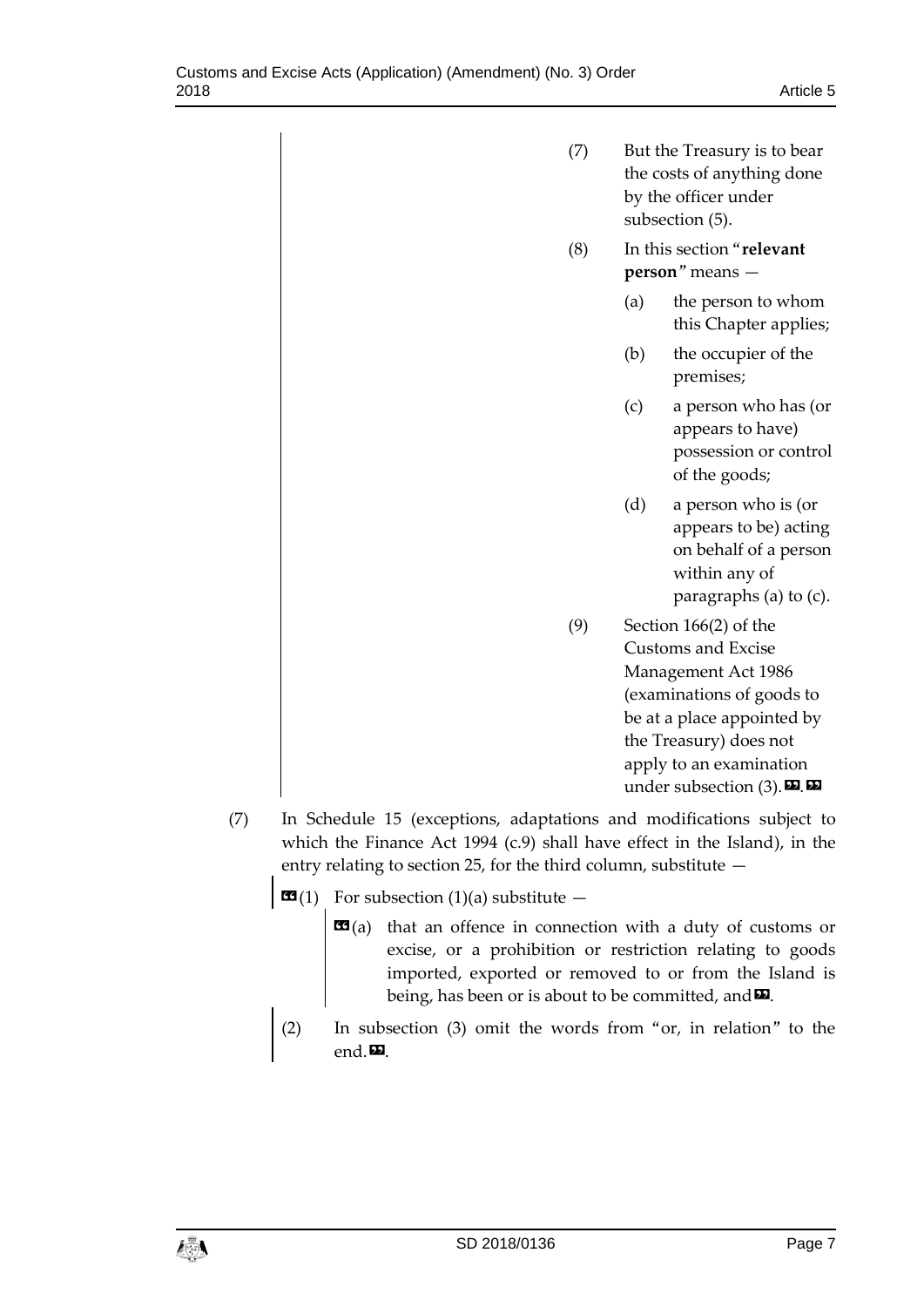### **MADE 30 APRIL 2018**

**A L CANNAN** *Minister for the Treasury*

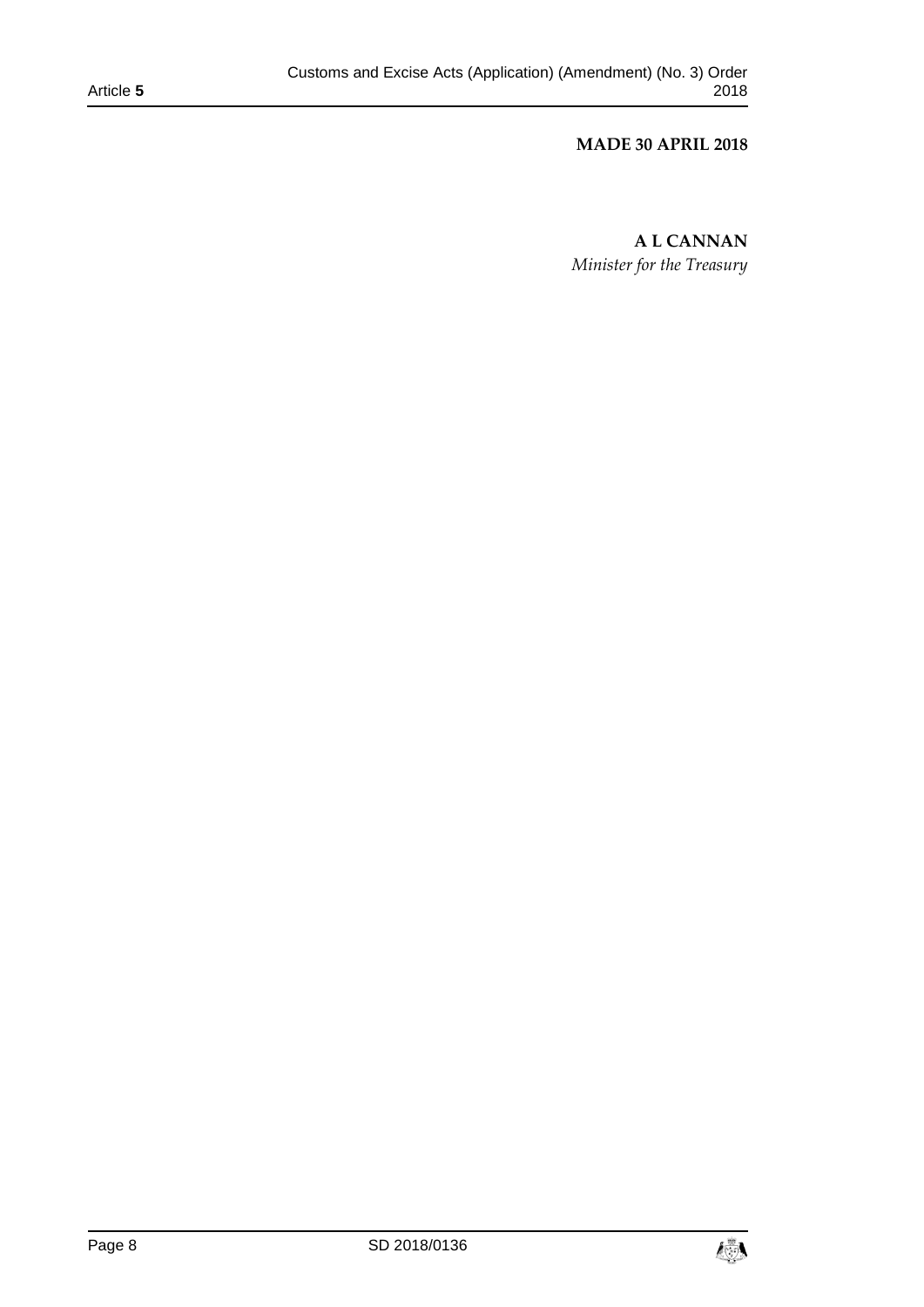# *EXPLANATORY NOTE*

## *(This note is not part of the Order)*

This Order applies section 46 of the Finance Act 2018 (of Parliament) to the Island with modifications and amends Schedule 15 to the Customs and Excise Acts (Application) Order 1979<sup>6</sup> (the "principal Order"). The principal Order is an instrument used to apply certain provisions of United Kingdom law to the Island relating to customs and excise. In this instance, the United Kingdom law is sections 20 to 25 of the Finance Act 1994<sup>7</sup> .

The amendments extend the scope of powers of a customs officer to enable the officer to inspect, examine and take account of goods held on a premises which that officer reasonably believes is used for the purposes of carrying on a trade or business in respect of goods which may be liable to a duty of customs, excise, or a prohibition or restriction relating to goods imported, exported or removed to or from the Island.

The new provisions may require specified individuals to provide the officer with reasonable assistance for the purposes of exercising those powers, such as moving, opening and unpacking goods and containers.

The basic power to examine and take account of goods is contained in section 166 of the Customs and Excise Management Act 1986 ("CEMA"). However, this basic power is restricted to use at places appointed by the Treasury for the purposes of doing so, such as ports, airports, approved warehouses etc. Customs officers now are faced with sophisticated frauds involving customs or excise goods, the majority of which are inland, at a trader's premises, as well as undertaking routine compliance visits. The use of the basic power under CEMA is not permitted in these cases. The only power available to officers is section 24 of the Finance Act 1994 (of Parliament), as it has effect in the Island, and the amendments being made will bring the scope of the power under section 24 into line with the power which the Treasury has to inspect imported goods and warehoused goods, and goods loaded for export as stores under section 166 of CEMA.

<sup>7</sup> SD 638/08. There are previous amendments to Schedule 21 to GC 38/79, but none are relevant.



 $\overline{a}$ 

<sup>6</sup> GC 38/79.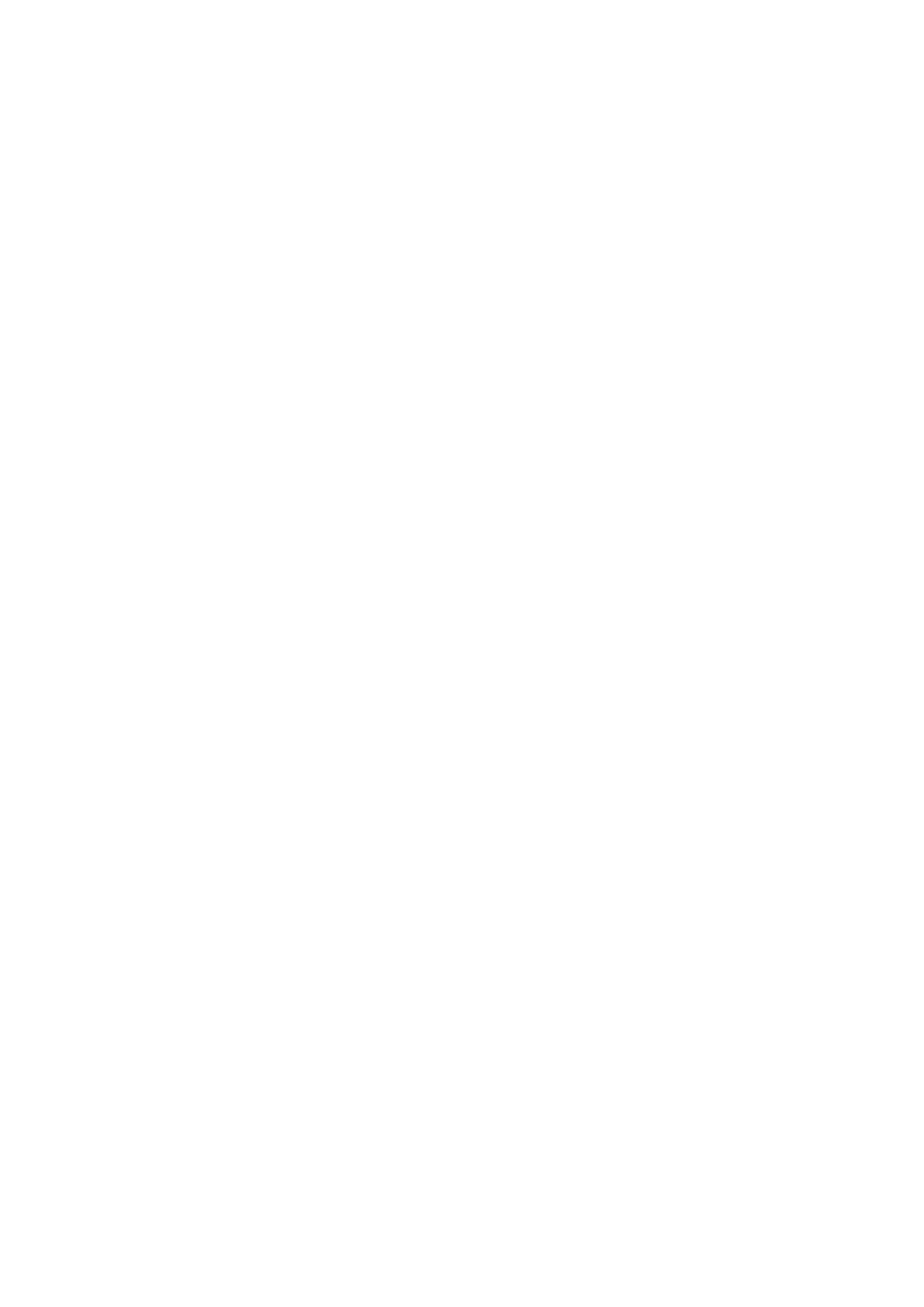#### **Annex**

### **46 Power to enter premises and inspect goods**

- (1) Section 24 of FA 1994 (power to enter premises and inspect goods) **Finance Act 1994 (power to enter premises and inspect goods), as it has effect in the Island,** is amended as follows.
- (2) The existing text becomes subsection (1).
- (3) In that subsection—
	- (a) at the beginning insert "This section applies";
	- (b) omit the words after paragraph (b).
- (4) After that subsection insert—
	- "(2) The officer may at any reasonable time enter and inspect the premises.
	- (3) The officer may inspect, examine and take account of any goods found on the premises.
	- (4) The officer may require a relevant person to provide any assistance that is reasonable for the purpose of exercising the power in subsection (3) including requiring a relevant person to move, open or unpack goods and containers.
	- (5) The officer may, for the purpose of exercising the power in subsection  $(3)$ —
		- (a) move, open, or unpack goods and containers;
		- (b) search containers and anything in them;
		- (c) mark goods and containers.
	- (6) The Commissioners are **Treasury is** not to bear any costs incurred by a relevant person in complying with a requirement under subsection (4).
	- (7) But the Commissioners are **Treasury is** to bear the costs of anything done by the officer under subsection (6).
	- (8) In this section "relevant person" means—
		- (a) the person to whom this Chapter applies;
		- (b) the occupier of the premises;
		- (c) a person who has (or appears to have) possession or control of the goods;
		- (d) a person who is (or appears to be) acting on behalf of a person within any of paragraphs (a) to (c).